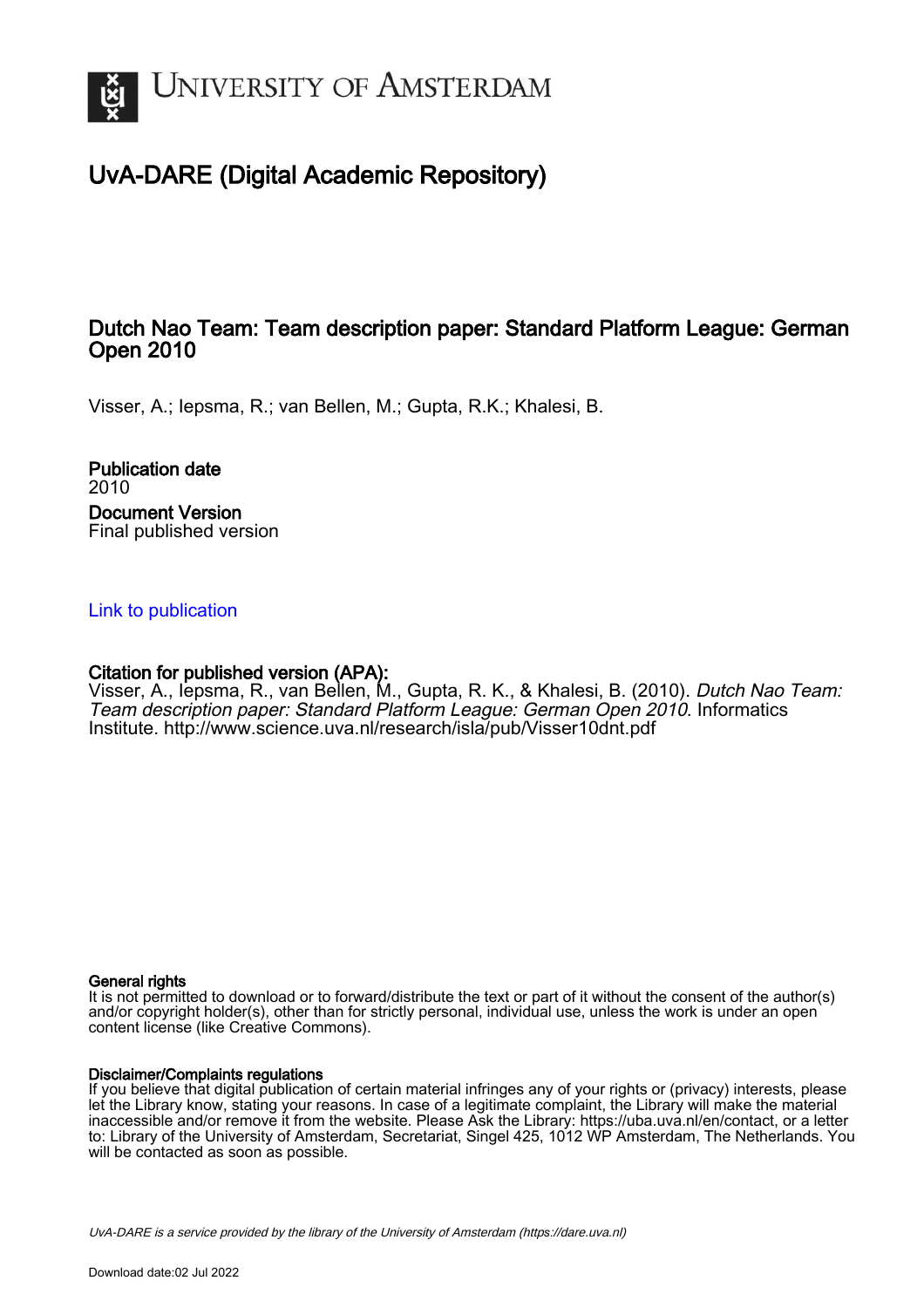## Dutch Nao Team Team Description Paper Standard Platform League German Open 2010

Arnoud Visser, Robert Iepsma, Maurits van Bellen, Ravi Kumar Gupta, and Bardia Khalesi

Universiteit van Amsterdam, Science Park 107, 1098 XG Amsterdam, NL http://www.science.uva.nl/~arnoud/research/nao

Abstract. This is the debut of the Dutch Nao Team in the Standard Platform League. The team is a recreation of the Dutch Aibo Team, which was active in the predecessor of the SPL (2004-2006). This year participation is mainly intended to gain experience. As basis for the competition the code release of B-Human is used, with two modifications. The first modification is improved kicking behavior to accommedate the new ball. The second modificition is two use both Nao camera's (one for ball control and one for localization).

#### Introduction

The Dutch Nao Team consists this year of two enthousiast students from the Bachelor Artifial Intelligence, supported by two international students from the Master Artificial Intellingence.

Because of the limited size and experience of the team, the main challenge will be to get an operational team, and include our modifications to a limited number of modules. Based on this experience new research direction will be formulated.

The predecessor of this team, the Dutch Aibo Team, participated in three RoboCup competitions (2004-2006) [1–3] and several local events. More important, a wide variety of articles, papers, theses and reports [4–20] were published as a result of the research performed inside the team.

#### 1 Team Members

The code was originally developed by the B-Human team [21] and all other contributions have been built into his framework.

The following contributions have been made this year:

| Arnoud Visser                        | : coordination     |
|--------------------------------------|--------------------|
| Ravi Kumar Gupta and Bardia Khalesi  | : ball kicking     |
| Robert Iepsma and Maurits van Bellen | : camera selection |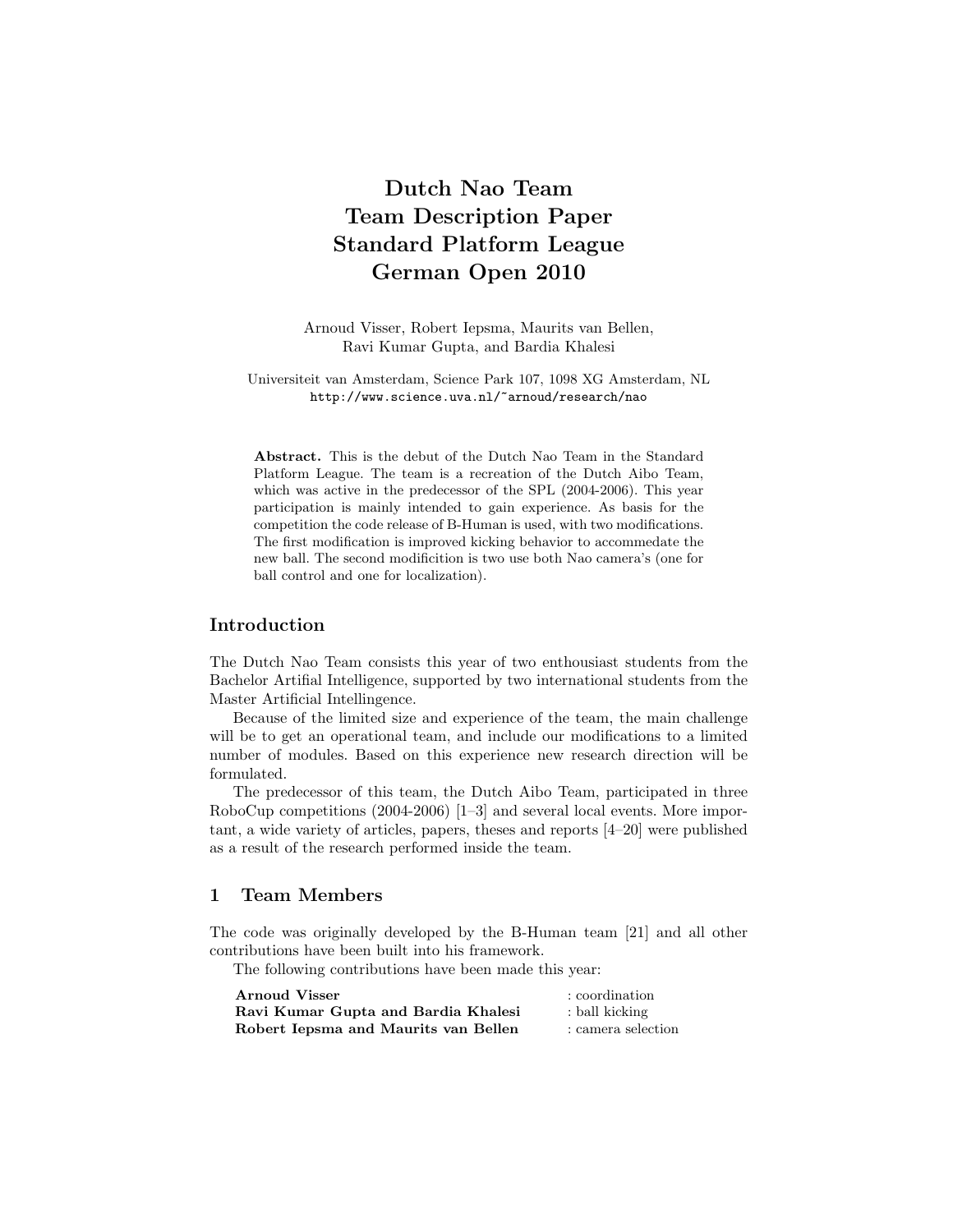#### 2 Kick

Inspired by the movie accompanied by the recent work of Hester et al [22], a new kick was designed in Choreographe<sup>1</sup> . The new kick is stronger, because the ball is hit in the center with a higher speed. Additionally, the Nao has an improved balance, by using its arms as counter-balance and a lower center of gravity by a stronger bending its of knees. Movies of this movement (both real and ssimulated) are online available <sup>2</sup>.

The Choreographe movement was converted to a special action which can be called from the MotionControl. This convertion involved an unit change (from degrees to radians), a reordening of the different joints and the transformation of a few coordinate systems:

$$
\phi_{LShoulderPitch} = 90^o - \phi_{LShoulderPitch}
$$
\n(1)

 $\phi_{LShoulderRoll} = \phi_{LShoulderRoll} - 90^o$ (2)

 $\phi_{LHipRoll} = -\phi_{LHipRoll}$  (3)

$$
\phi_{RShoulderPitch} = 90^o - \phi_{RShoulderPitch} \tag{4}
$$

 $\phi_{RShoulderRoll} = -90^o - \phi_{RShoulderRoll}$  (5)

 $\phi_{RElbowRoll} = -\phi_{RElbowRoll}$  (6)

This conversion was implemented in a Python script, which allows us to easily develop new movements.

#### 3 Camera selection

The Nao is equiped with two cameras in his head. Currently, only the one is used to recognize objects such as balls, lines and goals. For objects along the horizon, such as the opponent goal, the upper camera seems to be a better choice. For objects nearby, such as the ball, the lower camera seems to be a better choice. An algorithm should eb found when to switch cameras. Further, the perceptional distortion and the lighting conditions for both camera will differ. This means that the all detection algorithms should be redesigned, trained and tested.

#### 4 Conclusion

This paper summarizes the intentions and contributions of the Dutch Nao Team for the German Open 2010 in Magdenburg.

 $^1$  http://www.aldebaran-robotics.com/en/programmable

 $\frac{2 \text{ http://naologbook.blogspot.com/2010/01/blog-post.html}}{2 \text{ http://naologbook.blogspot.com/2010/01/blog-post.html}}$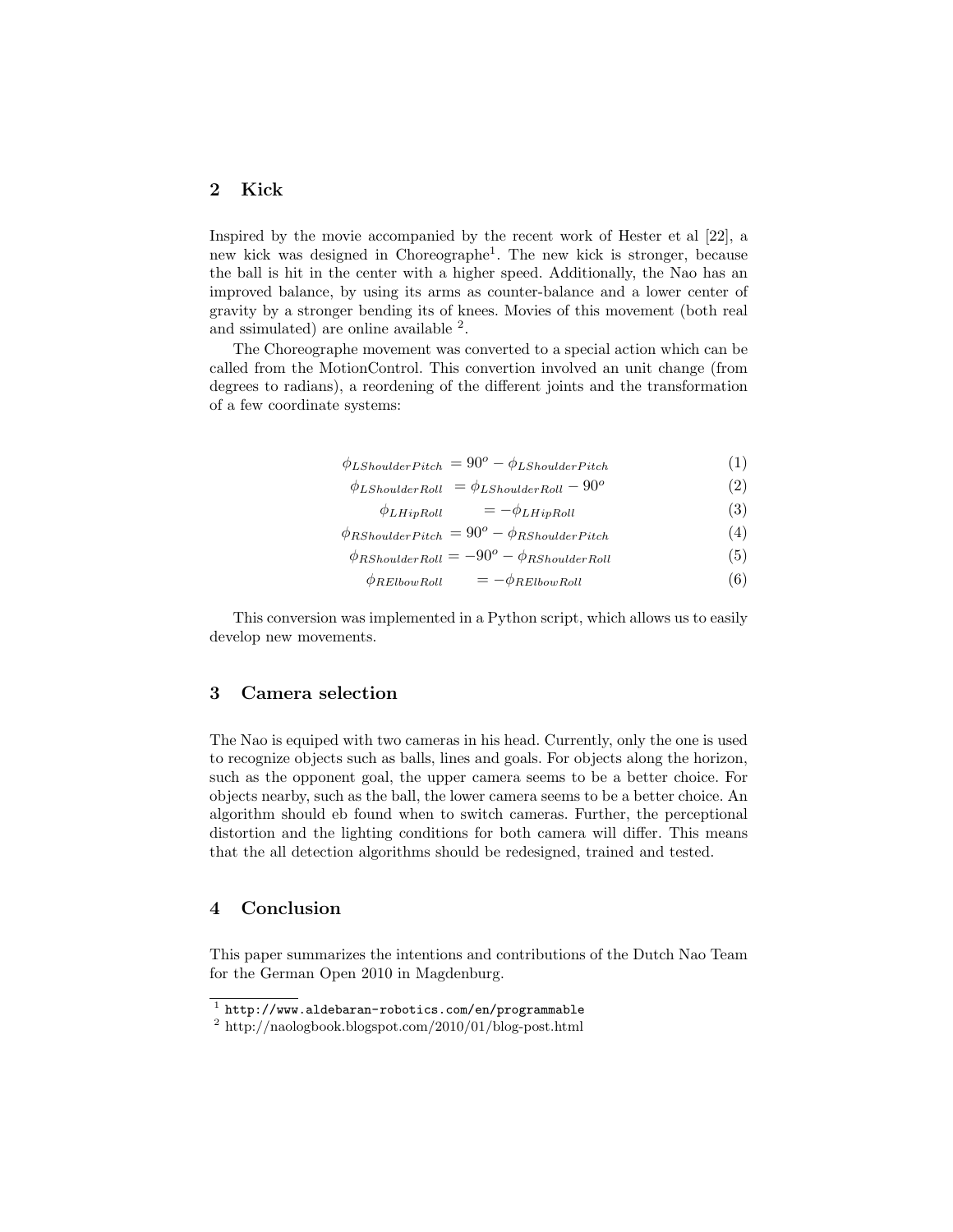#### References

- 1. Oomes, S., Jonker, P., Poel, M., Visser, A., Wiering, M., Caarls, W., Leijnen, S., van Weers, S., Wijngaards, N., Dignum, F.: The dutch aibo team report on robocup 2004. Technical report, Dutch Aibo Team (2005)
- 2. Sturm, J., Visser, A., Wijngaards, N.: Dutch aibo team: Technical report robocup 2005. Technical report, Dutch Aibo Team (2005)
- 3. Visser, A., Sturm, J., van Rossum, P., Westra, J., Bink, T.: Dutch aibo team: Technical report robocup 2006. Technical report, Dutch Aibo Team (2006)
- 4. Sturm, J., Visser, A.: An appearance-based visual compass for mobile robots. Robotics and Autonomous Systems 57 (2009)
- 5. Liem, M., Visser, A., Groen, F.: A hybrid algorithm for tracking and following people using a robotic dog. In: HRI '08: Proceedings of the 3rd international conference on Human robot interaction, New York, USA, ACM (2008) 185–192
- 6. Sturm, J., van Rossum, P., Visser, A.: Panoramic localization in the 4-legged league. In: RoboCup 2006: Robot Soccer World Cup X. Volume 4434 of Lecture Notes on Artificial Intelligence., Berlin Heidelberg NewYork, Springer (2007) 387– 394
- 7. Mantz, F., Jonker, P., Caarls, W.: Thinking in behaviors, not in tasks; a behaviourbased vision system on a legged robot. In: RoboCup 2005: Robot Soccer World Cup IX. Volume 4020 of Lecture Notes in Computer Science., Springer (2006) 480–487
- 8. van Soest, D., de Greef, M., Sturm, J., Visser, A.: Autonomous color learning in an artificial environment. In: Proc. 18th Dutch-Belgian Artificial Intelligence Conferenc e, BNAIC'06, Namur, Belgium (2006) 299–306
- 9. Visser, A., Sturm, J., Groen, F.: Robot companion localization at home and in the office. In: Proc. 18th Dutch-Belgian Artificial Intelligence Conferenc e, BNAIC'06, Namur, Belgium (2006) 347–354
- 10. Slamet, B., Visser, A.: Purposeful perception by attention-steered robots. In: Proc. 17th Dutch-Belgian Artificial Intelligence Conference, BNAIC'05, Brussels (2005) 209–215
- 11. Sturm, J.: An appearance-based visual compass for mobile robots. Master's thesis, Universiteit van Amsterdam (2006)
- 12. Mantz, F.: A behavior-based vision system on a legged robot. Master's thesis, Delft University of Technology (2005)
- 13. Slamet, B.A.: Attention steering in behavior-based vision. Bachelor's thesis, Universiteit van Amsterdam (2005)
- 14. Pieterse, C.: Kleur invariantie voor de robocup challenge onderzoek naar een belichtings invariante methode voor object herkenning. Bachelor's thesis, Universiteit van Amsterdam (2004)
- 15. Esteban, I., de Greef, M., van Soest, D., Mahdi, A.: Cooperative robots: Expectation and message driven behavior. Technical report, Universiteit van Amsterdam (2006)
- 16. Mahdi, A., de Greef, M., van Soest, D., Esteban, I.: On joint actions for an aibo team. Technical report, Universiteit van Amsterdam (2006)
- 17. Hammoumi, W., Nedovic, V., Slamet, B., Valenti, R.: Improving self-localisation and behaviour for aibo's soccer-playing robots. Technical report, Universiteit van Amsterdam (2005)
- 18. Mahdi, A., Onaindia, A.A., Yang, N., Zhan, Z.: Robot companion for eldery care. Technical report, Universiteit van Amsterdam (2005)